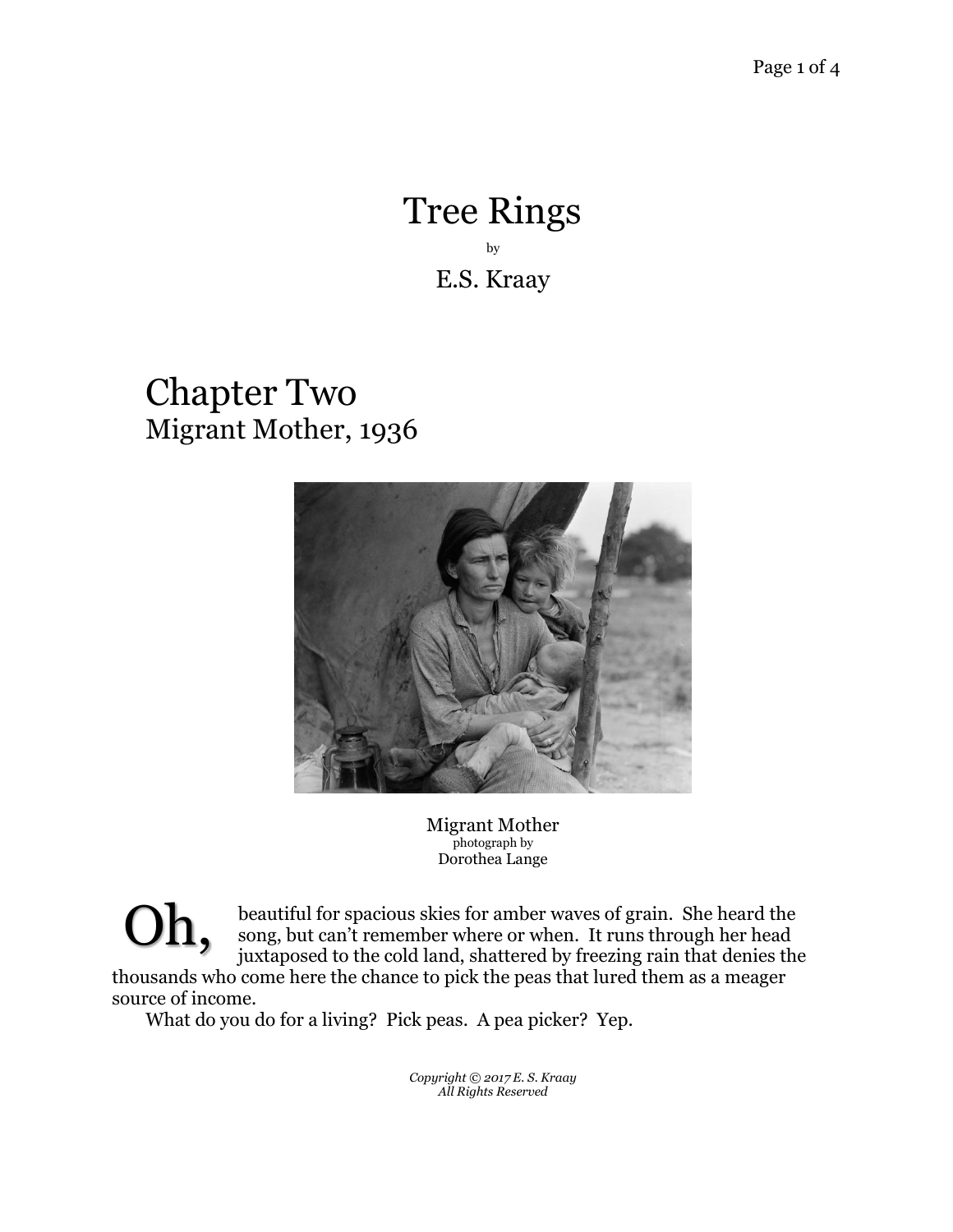The frigid breath of winter has dipped south and shriveled the small, green orbs leaving them useless to the man who owns the land and to those he intended to employ. Honest labor is hard to find and jobs are few.

"Why we here, Momma?" asks one of her 10 children.

"'Cause that damn car broke down again, and your Pa 'n Leroy is gone to town to see if they can't get it fixed."

"Jim ain't my Pa," the girl says with the finality that her mother should know better than to suggest that her second husband is the girl's father. This one was her father's favorite. She is not a timid girl, and did not take kindly when her mother remarried shortly after Cleo died of the TB. The girl knows the melodic letters, TB, but they mean nothing to her except that TB made her father spit blood. The mother remembers. She won't argue with her daughter.

"You is pretty as a gem in the queen's royal crown," Cleo told his daughter as he coughed and wheezed through his final days, always managing a smile when his wife and children were near enough to observe his pale countenance, white as a freshly laundered sheet waving from a clothesline. To some, he appeared angelic. To others, he looked like Death.

The moment passes. "I ain't talkin' 'bout just us, Momma. I'm talkin' 'bout all of us. Them, too." The girl waves her hand at the migrant camp that surrounds their tent, then looks down at the baby her mother holds on her lap. "Why we here?"

The woman's tired expression doesn't change. "We here 'cause the Mexicans ain't." "Who's the Mexicans?"

"Used to live here. They's people from another country, south 'o here, I think. They speak a different language from us."

"What language, Momma?"

"I don't quite know. Mexican. I think they speak Mexican."

The girl thinks about that. "Why ain't them Mexicans here no more?"

The mother has nothing to do but wait, so she is content to converse with her inquisitive daughter. "President sent 'em back to Mexico."

"Why the President do that?"

"So's we can have the jobs."

"Like pullin' beets 'n pickin' lettuce?"

"Like pullin' beets 'n pickin' lettuce. These poor folks come here to pick peas, but the freezin' rain done killed the crop, so they ain't no peas to pick."

"Is that why we come? To pick peas?"

"No, child. We just passin' through on our way to the lettuce fields when that damn car broke down." She pulls the baby closer. "Glad that cold rain passed. Hope your Pa," she slips again and corrects herself so her daughter won't take offense, "Hope Jim 'n Leroy get back soon, so's these folks don't beat us to the lettuce fields now that there ain't no work here."

Her daughter thinks about that, too. "Don't appear that any are movin' about 'n preparin' to leave. I believe I'm more worried 'bout them Mexicans gettin' the lettuce pickin' work."

Her mother smiles wearily. "No. That won't happen. The President done sent 'em back to Mexico like I told you."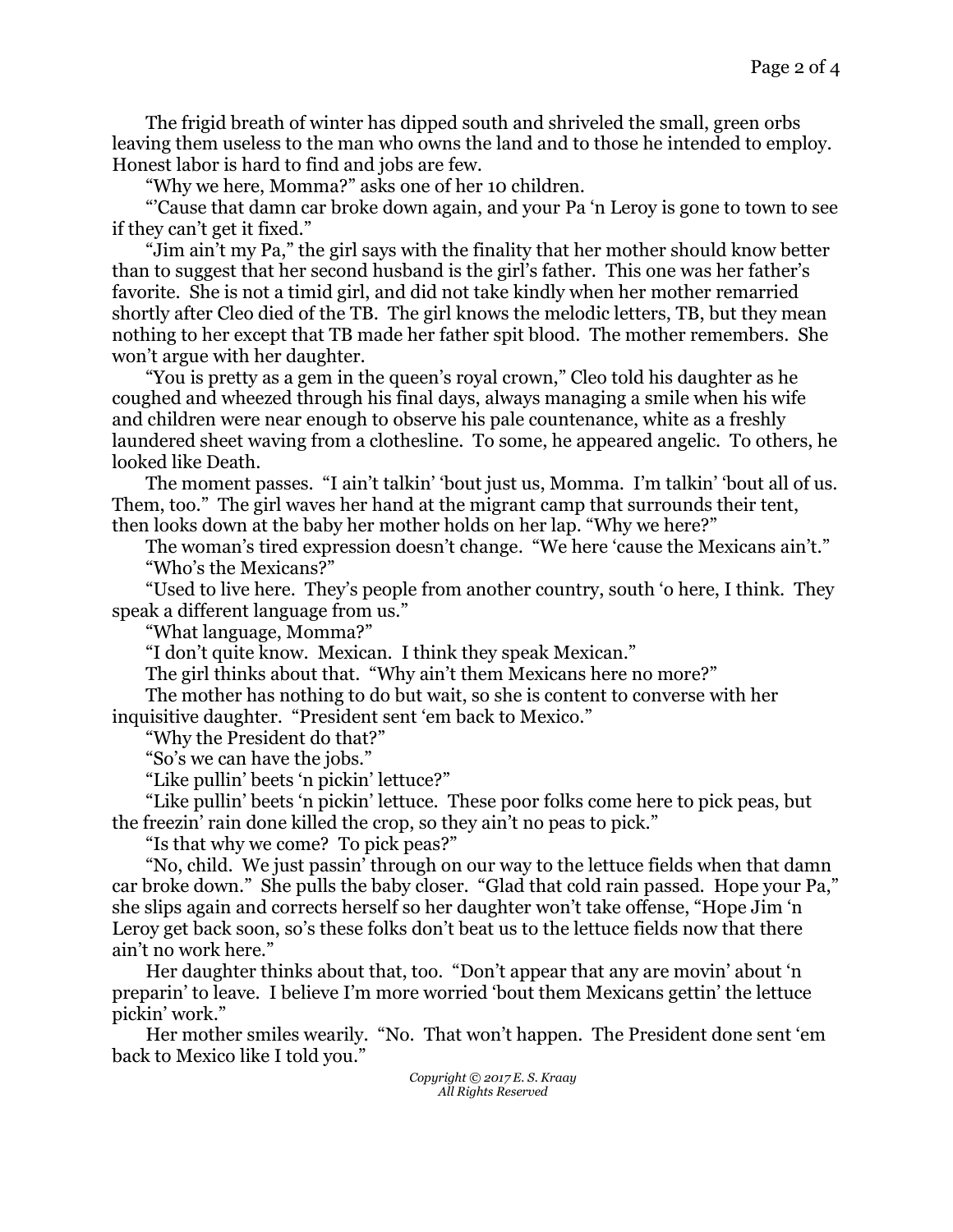"And where'd you say that place is? Mexico?"

"South o' here. Least that's what I think."

"Which way's south?"

The mother nods her head. "That way … I think."

Her older sister and the other children approach the tent with a bucket. "Whatcha got, sister?" asks the girl.

The mother peers into the bucket. "Why ain't that fine, honey! You got enough peas to make a good soup. It makes no never mind that they's frozen 'n all shriveled up. 'N look here, a blackbird, one o' them warblers with a red patch on his shoulder! Did he jump in that bucket all by hisself?"

"No, ma'am," brother answers. "Me 'n 'nother kid was pract'cin' bein' ballplayers, just tossin' a rock back 'n forth. When that warbler lands on the fence, the kid says he don't think I can hit 'im. I showed that kid I could!"

"Well," mother says, "he ain't got much meat on his bones, but I 'spect he'll add a bit of flavor t' them peas."

"Hope it be better flavor than what that mouse added t' the soup las' week," another brother comments with an elfish grin. Mother and the children laugh. It feels good to laugh, even on an empty stomach.

"It's gettin' late," Mother says. The headlamps of passing cars dot the horizon of a sky the setting sun paints like a bouquet of roses. "Take this here baby, girl, and I'll make us some black-eyed pea soup."

"These ain't black-eyed peas, Momma," the older sister comments as she takes the baby.

"No, they ain't, but that bird sure has black eyes!"

The mother is adept at many things. She is very good at making babies, better still at caring for them. She has, does and will continue to do whatever is necessary to provide for their needs and to secure a future despite how hopeless that endeavor may seem at times like this. She will not allow Desperation a foothold.

She builds a fire from sticks the children gather. She's made a game of it, the stick gathering, that is. The child with the most sticks is crowned the King, or in this case, the Queen of Sticks for it is sister Viola – as sweet as the sound from an angel's harp, Pa used to say – who collects the most.

The mother plucks and guts the small bird, a sloppy and smelly task made a bit easier because the father keeps the knife blades sharp and sells that skill to other residents of the many camps they've shared on their long journey from what was once Indian Territory in Oklahoma. The children hold their noses, but do not complain as the table is set.

The water boils. She adds the frozen peas  $-$  a full six cups, and nearly a seventh  $$ and then the carcass.

"Let's sing a song," the older sister suggests and begins to hum to the baby. The others add the words. Viola's voice is particularly pleasant, like the instrument for which she was named.

*Did you ever hear tell of Sweet Betsy from Pike, Who crossed the wide mountains with her husband Ike,*